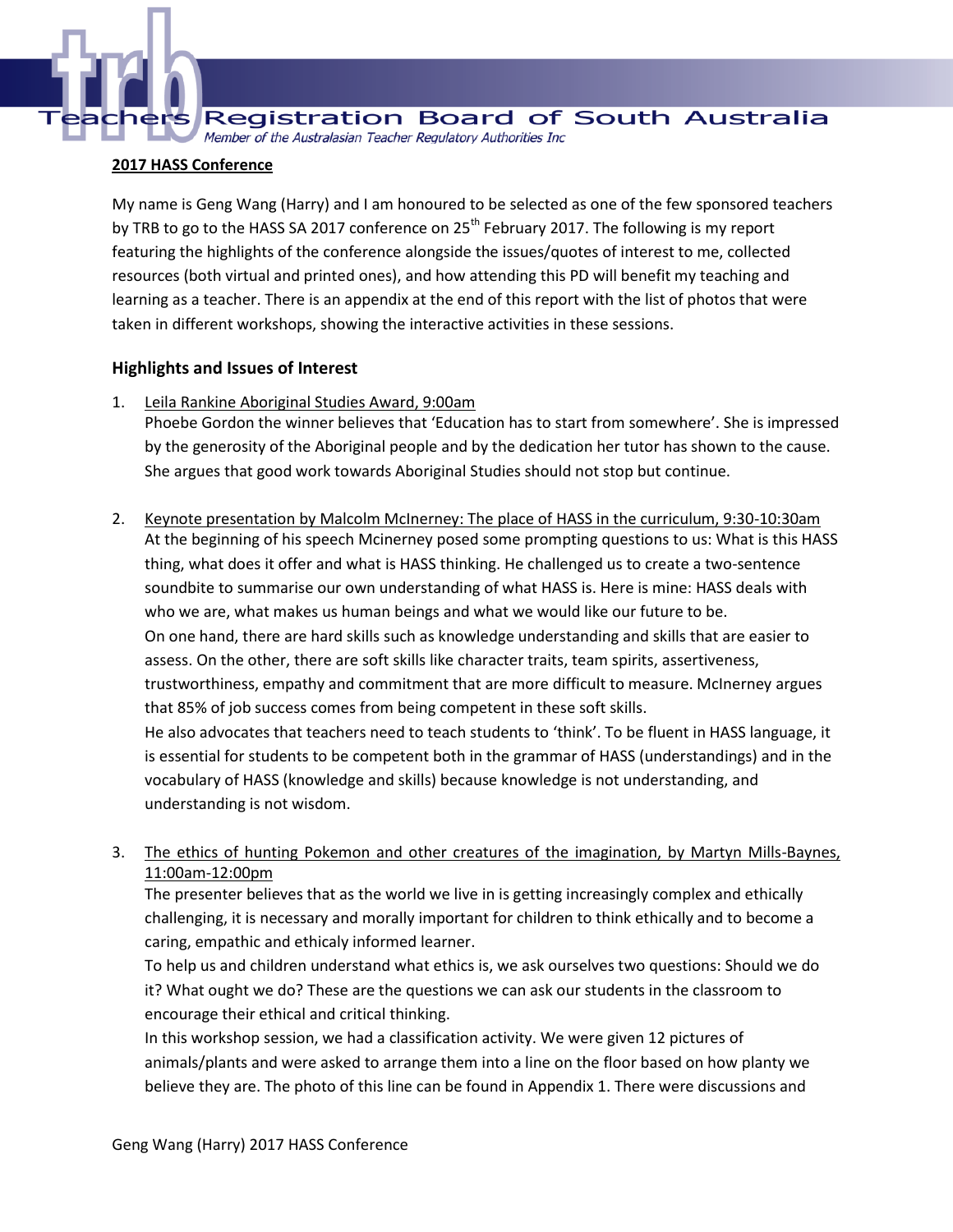even debates on where to position one animal on the scale. Of course for each proposal, logical justifications were given.

#### 4. Visiting you, visiting me: what would people see, by Katie Silva, 1:30-3:00pm

We were shown a campaign video from 2017 International Year of Sustainable Tourism. Also in this workshop we had a hands-on activity which is my favourite learning experience. It is called 'A Sensory Visit to Places'. We were given 8 glass jars in which a smell-rich object is stored and a recording sheet. We had to open each jar, guess what each smell is and record our findings. What I liked most about this experience is that it builds connections between the smell and my memory (the people I knew, the food I've eaten and the places I've been to). It is such a powerful learning to me because it contributes to my understanding of who I am, where I come from, what I have experienced and where I have been to. Appendix 2 shows the photo of the activity that was taken at the workshop. Surely this is the experience I can plan for my students in the future.

## 5. Nature-based learning within the Adelaide International Bird Sanctuary, by Julian Marchant and Ian Falkenberg, 3:00-4:00pm

This presentation gives a brief introduction of the Adelaide International Bird Sanctuary and the programs it hosts. Educator's kit and lesson plans are obtained.

The general knowledge of bird migration is also made known: Birds breed in Siberia and N China from June to July each year for 6 weeks. They start to migrate south to Australia and New Zealand in August. The whole journey takes 8 weeks and they need to make a stopover in Yellow Sea. Then they stay in the south from Nov till Mar/Apr next year before they make their way back to the north. To make this epic journey possible, birds' bodies adjust to this long travel by desizing nonessential organs (digestive) and enlarging essential ones (hearts and lungs). This story is a perfect example to teach students resiliency (keep-going-ness) and adapting to the environment for survival and development.

## **Collected Resources**

- $\triangleright$  History Now 1: Present and Past Family Life (The resource book to teach Year 1 history, the cover of the book is included in Appendix 3)
- $\triangleright$  [www.scoop.it](http://www.scoop.it/) by Seth Dixon (The online resource to teach geography)
- $\triangleright$  [www.gapminder.org](http://www.gapminder.org/) (The online resource to teach the understanding of our world through using data)
- ▶ [www.geogspace.edu.au](http://www.geogspace.edu.au/) by Australian Geography Teachers Association (The online resource to teach geography to F-10 students)
- ▶ [www.achistoryunits.edu.au](http://www.achistoryunits.edu.au/) (An online resource to teach history to F-10 students)
- $\triangleright$  Humsteach.blogspot.com.au (An online community for teachers to engage with professional learning in HASS learning area)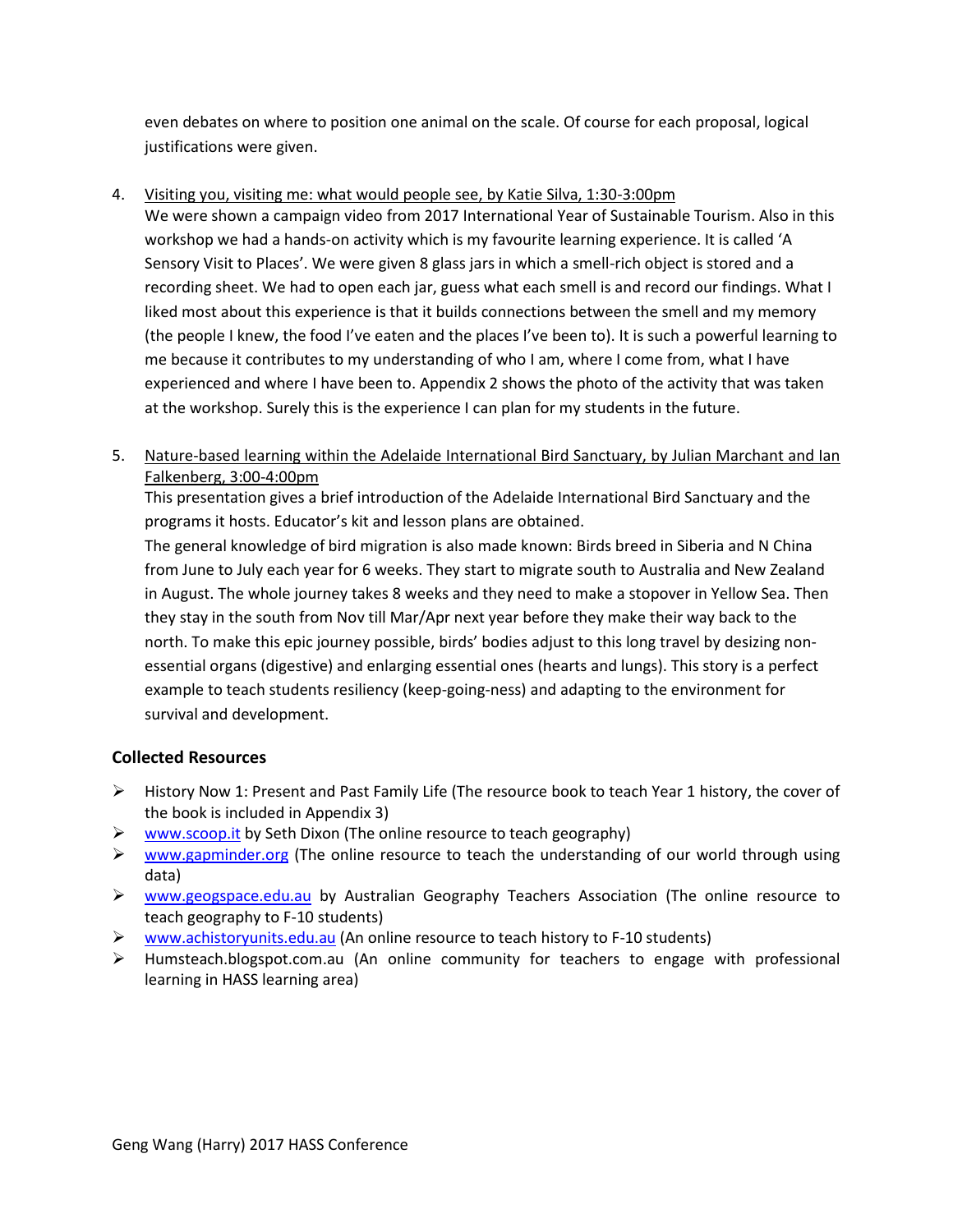#### **How will this PD contribute to my teaching and learning**

This professional development training will benefit me and my community in a number of ways.

First in the following week of the HASS conference, my handwritten notes were copied and shared with my colleague at school.

Secondly upon completion of this report, it will be forwarded to my line manager at site who will then share with all colleagues. The online resources shall give them more ideas to plan HASS lessons and the interesting quotes/questions will surely provide some food for thought by re-examining our take on HASS.

Inspired by the unforgettable sensory experience in one of those workshop sessions, with the help of my colleague, I have planned and delivered a series of history lesson for two year 1 classes. The planned activities is more hands-on than what I previously planned: students are given the chance to draw and to manipulate their drawings to make their family tree. A sample of student's work can be seen in Appendix 4.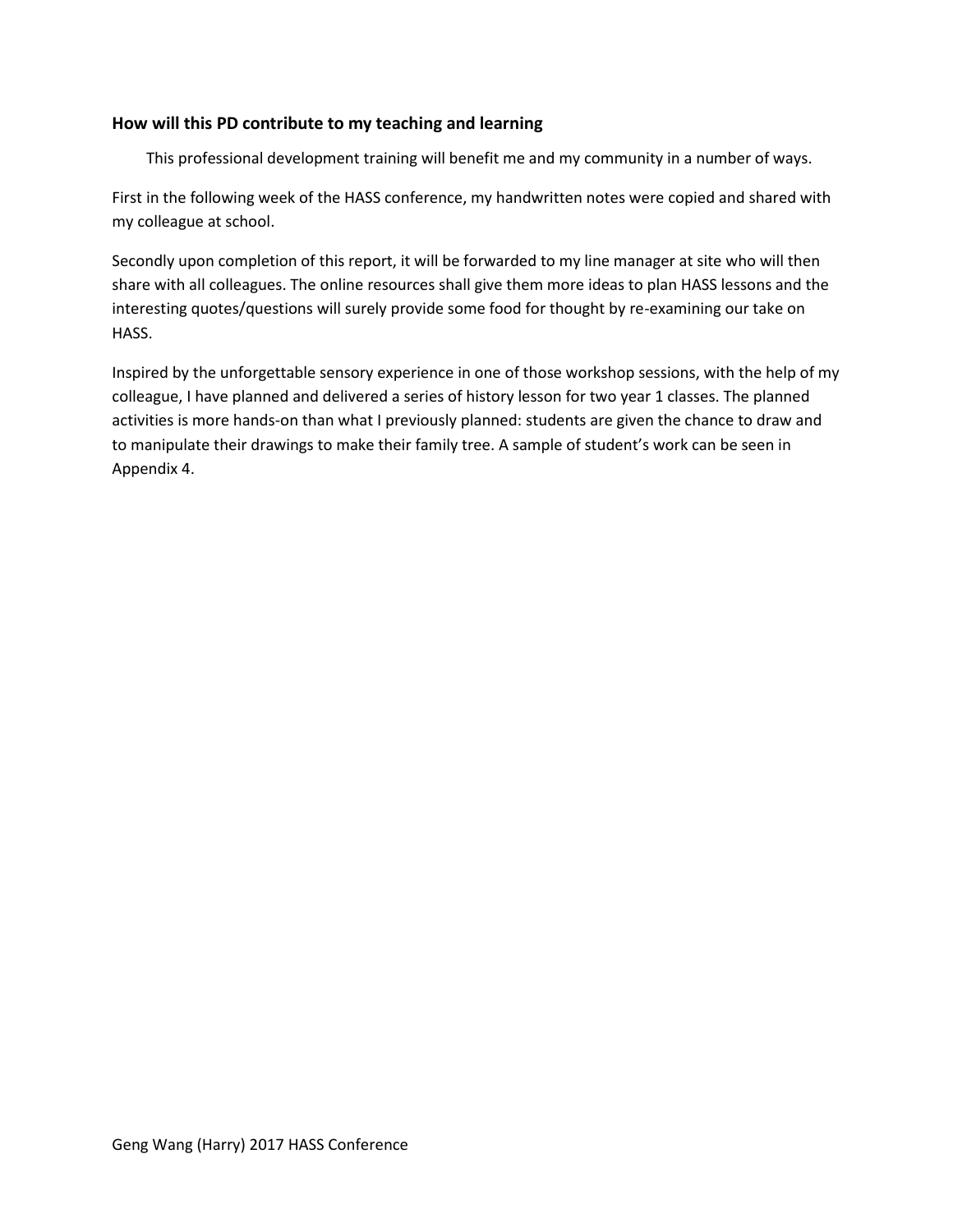# **Appendix**

Appendix 1: Classification activity



Appendix 2: A sensory visit to places activity



Appendix 3: The book of History now 1: Present and past family life